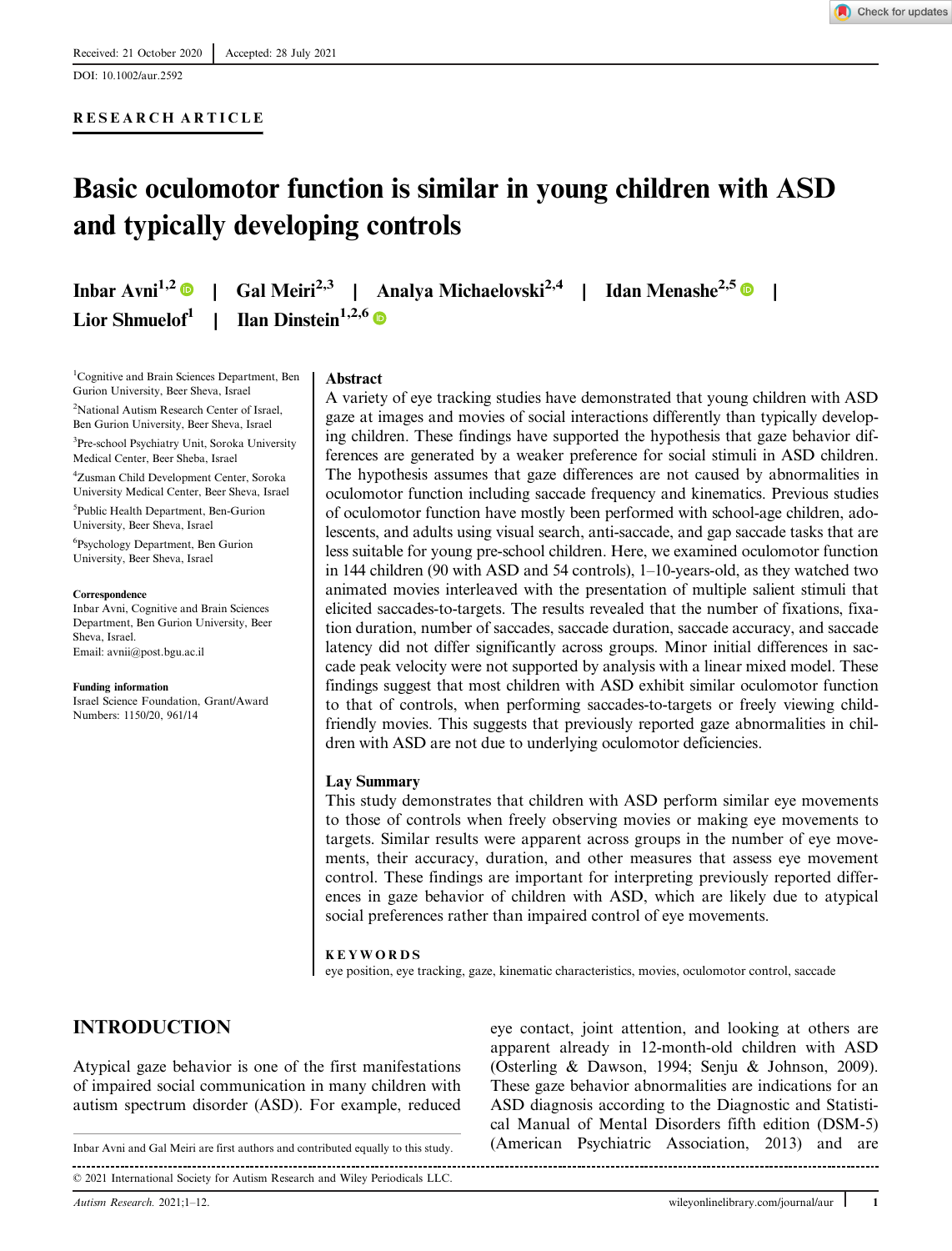measured by several items in the Autism Diagnostic Observation Schedule (Lord et al., 2000).

To further quantify abnormalities in gaze behavior, numerous studies have utilized eye tracking to record the gaze of children with and without ASD as they observe different images and movies. Several studies have demonstrated that typically developing infants and toddlers exhibit a strong preference for gazing at stimulus features that are important for social interaction, such as the eyes region in faces (Batki et al., 2000; Farroni et al., 2002; Frank et al., 2009; Haith et al., 1977; Johnson et al., 1991), faces in general (Frank et al., 2009; Johnsonet al., 1991) and biological motion (Simion et al., 2008). In contrast, children with ASD exhibit less fixations to the eyes region (Frazier et al., 2017; Jones et al., 2008; Jones & Klin, 2013), less fixations to the face in general (Chawarska et al., 2012; Frazier et al., 2017; Shic et al., 2011), and a weaker preference for biological motion (Klin et al., 2009; Todorova et al., 2019). Instead, individuals with ASD exhibit higher preferences for stimuli with moving geometric shapes (Pierce et al., 2016), stimuli with high audio-visual synchrony (Klin et al., 2009), and stimuli with higher low level saliency (Wang et al., 2015). It has been suggested that some of these gaze preference abnormalities may be useful biomarkers for assessing ASD risk at very early ages (Jones & Klin, 2013; Pierce et al., 2016).

The vast majority of eye tracking studies described above assume that differences in gaze behavior across groups are generated by differences in preference for certain stimulus categories versus others. However, differences in gaze behavior may also be generated by oculomotor impairments that alter the frequency of saccades, their velocity, latency, accuracy, and other kinematic variables. For example, an individual who makes more saccades per second is likely to scan visual stimuli more quickly and may potentially scan more locations in each stimulus. Alternatively, an individual who makes less accurate saccades may miss intended saccade locations/targets in specific stimuli. Such differences are likely to alter measures of gaze preference that often compare the total fixation time on specific locations or regions of interest in a stimulus (e.g., amount of time gazing at faces vs. other objects).

Previous studies examining oculomotor function in ASD have yielded mixed results. For example, while some have reported that older children and adolescents with ASD exhibit abnormally long saccade latencies (Goldberg et al., 2002; Wilkes et al., 2015), others have reported no significant differences across groups (Luna et al., 2007; Van der Geest et al., 2001). Similarly, some have reported lower saccade accuracy in ASD individuals (Luna et al., 2007) while others have not (Goldberg et al., 2002; Kovarski et al., 2019; Minshew et al., 1999). Most studies have reported equivalent saccade peak velocity and acceleration measures across ASD and control groups (Johnson et al., 2012; Kovarski et al., 2019;

Minshew et al., 1999). A recent meta-analysis concluded that there were no significant differences in saccade latency, accuracy, or peak velocity across individuals with ASD and controls when performing saccades to targets. However, they suggested that consistent differences across groups were apparent in a saccade dysmetria measure, which quantified within-subject variability of saccade distance across trials, suggesting that individuals with ASD make more variable saccades (Johnson et al., 2016).

The vast majority of oculomotor studies described above were performed with adolescents and adults using relatively complex tasks such as pro-saccade gap, antisaccades, and visual search that usually require compliance with specific instructions (Johnson et al., 2016). Such studies are not possible with young children or with participants who have relatively high autism severity and/or low cognitive abilities. One recent study examined oculomotor function in individuals with ASD, 6– 30 years-old, as they freely viewed movies. This study reported that individuals with ASD performed saccades of significantly shorter duration and distance, while there were no significant differences across groups in saccade peak velocity, number of fixations, or fixation duration. Furthermore, the study reported that combining multiple measures of oculomotor function enabled classification of ASD and control participants at accuracy rates that were similar to those reported by eye tracking studies of social preference (Bast et al., 2021).

Our goal was to assess oculomotor function in younger children with ASD using a child-friendly experimental design that would enable inclusion of a heterogeneous community sample including those with relatively severe ASD symptoms and low cognitive abilities. We, therefore, examined oculomotor function in young 1–10-yearold children with ASD and controls as they freely viewed two child-friendly animated movies interleaved with the presentation of salient visual stimuli (twinkling stars) that elicited saccades to predefined locations. This enabled us to quantify and compare a variety of oculomotor measures across groups during both a "naturalistic" freeviewing condition and a structured saccade-to-target condition.

# METHODS

#### **Participants**

We analyzed data from a total of 144 children (Table 1) including 90 children diagnosed with ASD (mean age: 5.17 years old  $\pm 1.6$ , 70 [78%] males), and 54 typically developing controls (mean age: 4.4 years old  $\pm 1.8$ , 36 [67%] males). There was no significant difference in gender  $(X^2[1.144] = 2.14, p = 0.14)$  across the two groups. However, there was a significant difference in age (t[105.3] = 2.61,  $p = 0.01$ ,  $d = 0.46$ ). We included age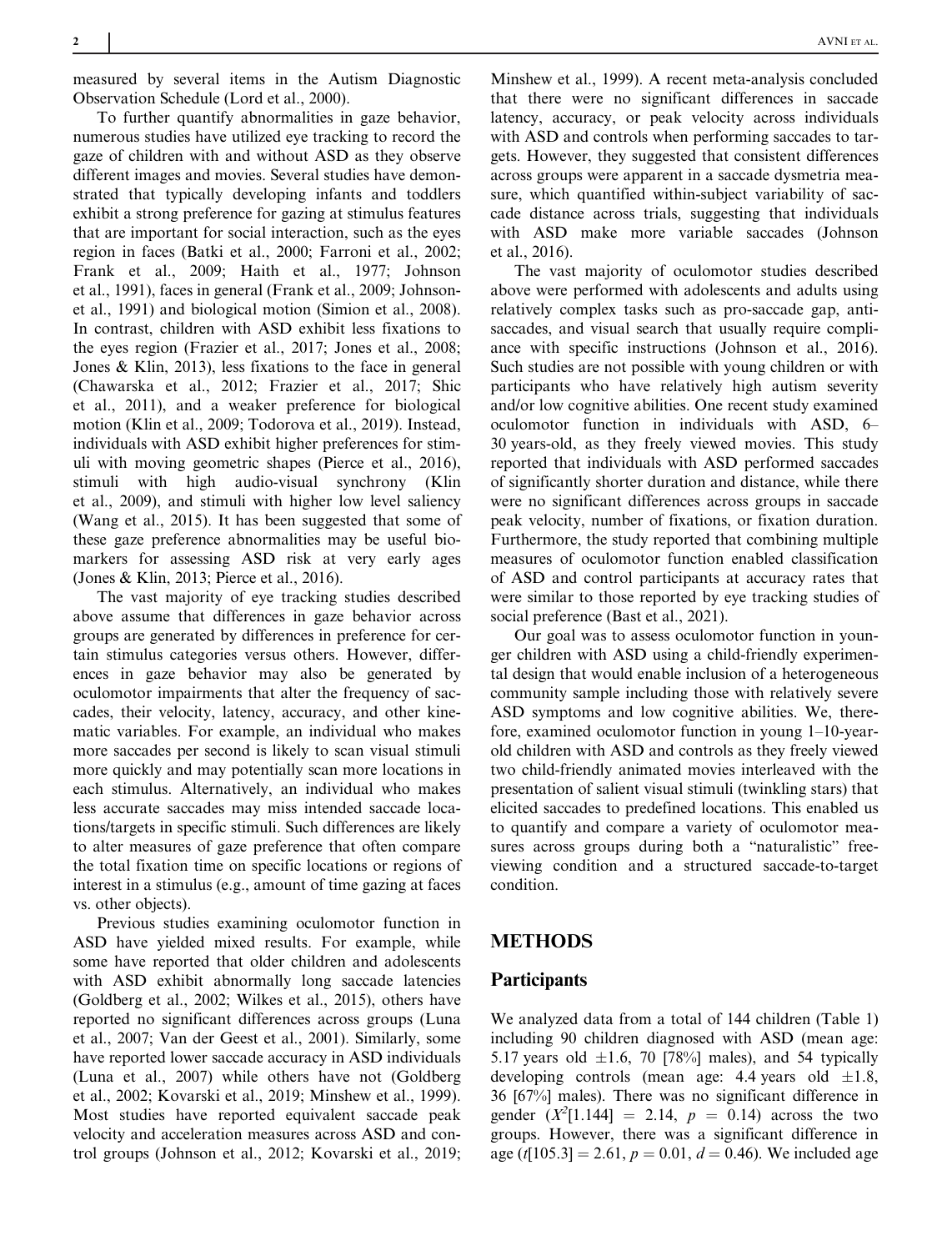| <b>TABLE 1</b> Characteristics of children included in the analysis of |  |  |
|------------------------------------------------------------------------|--|--|
| oculomotor function during free viewing of movies                      |  |  |

|                            | ASD<br>$(n = 90, 70 \text{ males})$ |               |            | Control<br>$(n = 54, 36 \text{ males})$ |
|----------------------------|-------------------------------------|---------------|------------|-----------------------------------------|
|                            | Range                               | Mean $\pm$ SD | Range      | Mean $\pm$ SD                           |
| Age (years)                | $1 - 8$                             | $5.17 + 1.6$  | $1.4 - 10$ | $4.41 + 1.8$                            |
| <b>Total ADOS</b><br>score | $5 - 27$                            | $15.16 + 6.1$ |            |                                         |
| Cognitive score            | $50 - 128$                          | $83.1 + 15.9$ |            |                                         |
| <b>SRS</b> score           |                                     |               | $11 - 66$  | $35.3 + 13.4$                           |

Note: The mean and standard deviation of the children's age, ADOS, cognitive, and SRS scores are presented.

and gender as co-variates in our statistical model (see below).

The analyzed sample included most of the 196 children (131 with ASD and 65 controls) who participated in eye tracking studies at the National Autism Research Center of Israel (Dinstein et al., 2020; Meiri et al., 2017) between 2016 and 2019. We included children who viewed at least 50% of each of the presented movies (i.e., at least 180 s of valid data) in the main analysis (Table 1). This relaxed inclusion criterion was used to maximize the power of the study, but we also re-analyzed the data while selecting two alternative sub-samples with more stringent data quality criteria (see data quality section below). The analysis of saccades-to-targets was performed with data from 86 children (54 with ASD and 32 controls) who performed saccades in at least 50% of the trials (Table 2). There were no significant differences across groups in age  $(t[74.6] = 1.9, p = 0.07)$  or gender  $(X^2[1.86] = 2.6, p = 0.1)$  in the saccade to target sample.

ASD severity was assessed using the Autism Diagnostic Observation Scale-2 (Lord et al., 2012) by a trained clinician with over 5 years of experience. Cognitive abilities were assessed by a licensed developmental psychologist using the Wechsler Preschool and Primary Scale of Intelligence (Wechsler, 2002) or the Bayley Scale of early development (Albers & Grieve, 2007). Parents of all control children completed the social responsiveness scale (SRS) (Constantino & Gruber, 2012) to ensure that SRS scores were below clinical concern cut-offs (i.e., maximum of 75) (Moody et al., 2017). The study was approved by the Soroka Medical Center Helsinki committee and the Ben Gurion University internal review board committee. Written informed consent was obtained from all parents.

## Eye tracking

Left eye gaze position was recorded at a sampling rate of 500 Hz using an EyeLink 1000+ head-free eye tracking system (SR Research Inc. Canada). Children were seated approximately 60 cm from the screen on an adapted car seat with straps or on a comfortable chair (depending on their physical size). The screen was mounted on an

| <b>TABLE 2</b> Characteristics of children included in the analysis of |  |  |
|------------------------------------------------------------------------|--|--|
| oculomotor function during saccade to targets on discrete trials       |  |  |

|                            | ASD<br>$(n = 54, 41 \text{ males})$ |               | Control<br>$(n = 32, 19 \text{ males})$ |               |  |
|----------------------------|-------------------------------------|---------------|-----------------------------------------|---------------|--|
|                            | Range                               | Mean $\pm$ SD | Range                                   | Mean $\pm$ SD |  |
| Age (years)                | $1.7 - 8$                           | $5 + 1.9$     | $1.4 - 8.4$                             | $4.34 + 1.7$  |  |
| <b>Total ADOS</b><br>score | $5 - 28$                            | $16.5 + 6.9$  |                                         |               |  |
| Cognitive score            | $50 - 107$                          | $79.1 + 14.5$ |                                         |               |  |
| SRS score                  |                                     |               | $19 - 57$                               | $342 + 122$   |  |

Note: Same format as Table 1.

adjustable arm from the wall and the eye tracker camera was located below the screen. A head tracking sticker was placed on the forehead of the child which enabled the eye tracker to track the head of the child. The eye tracker was calibrated by presenting five brief salient stimuli at the center and four points on the screen. The accuracy of calibration was reassessed before and after each segment in the experiment using a single target, and re-calibration was performed when the error exceeded  $2^{\circ}$ . Data was acquired and analyzed using Experiment Builder and Data viewer (SR Research Inc., Canada). Additional analyses were performed using Matlab (Mathworks Inc., USA).

## Experimental design

Children freely viewed 2–3 short movies (each 1.5 min long) and each movie was presented twice. In the current study we analyzed data from the two movies that were presented to all children (the third movie was presented to only a sub-sample of the children). The first contained a 1.5 min segment of the Pixar animation "Jack-Jack Attack." The segment depicts the adventures of a babysitter who is trying to take care of an infant with supernatural powers. The second contained a segment of the Walt Disney animation "The Jungle Book." In the chosen segment a boy (Mogli) meets the Monkey king who sings and dances while interacting with other monkeys. Movie presentations were separated by segments with presentation of 10 targets that were presented on a white background in fixed locations such that the distance between consecutive targets varied from  $7^{\circ}$  to  $23^{\circ}$  of visual angle. Each target (a twinkling star presented with an auditory "ding") was presented for 250 ms and followed by an inter-stimulus interval of 450 ms. A total of 50 targets were presented to each child throughout the experiment.

#### Data-analysis

Eye tracking data from the movie presentations was preprocessed by removing segments with eye blinks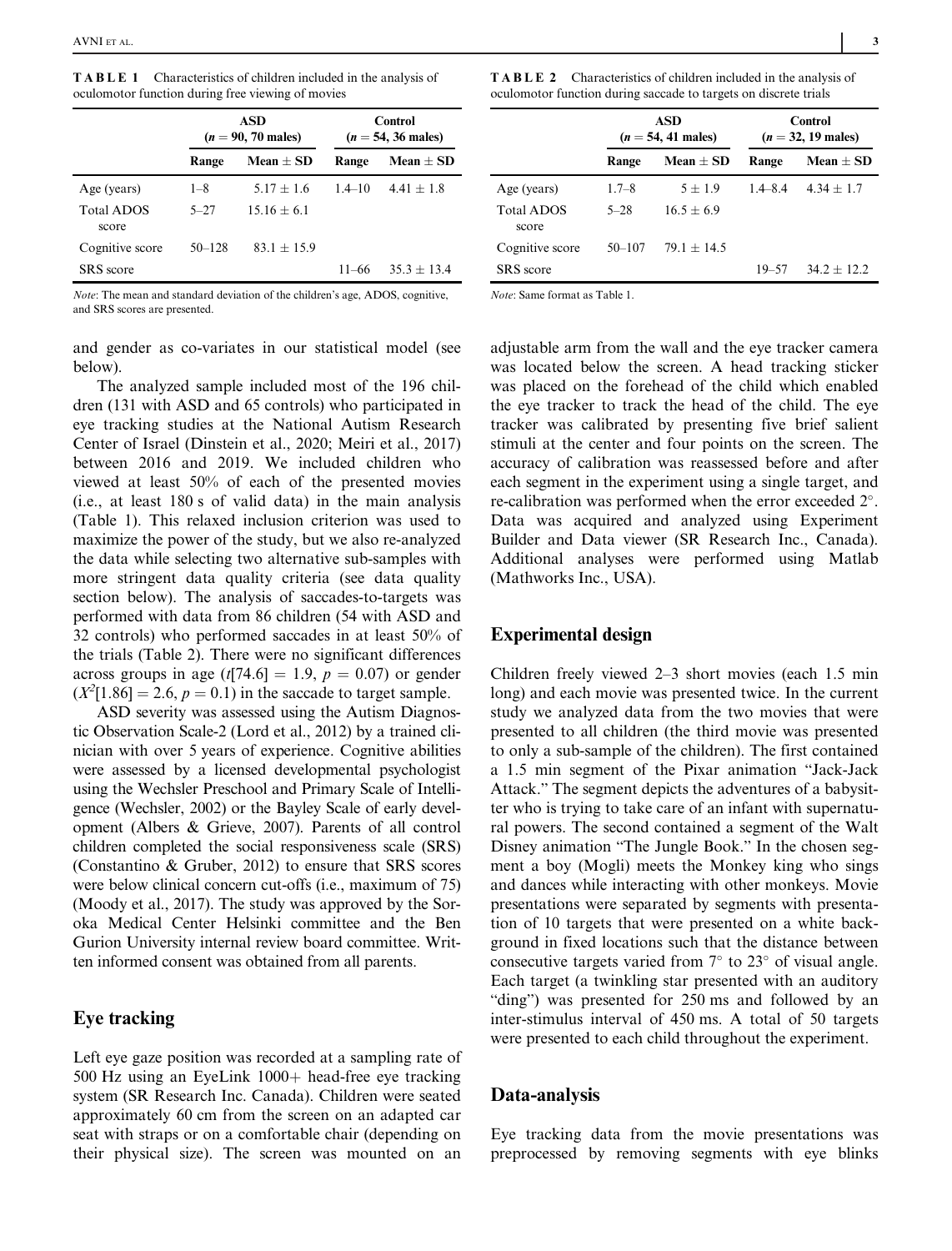(i.e., brief extreme gaze position values) and segments in which gaze position was missing (i.e., the child was not looking at the screen). Saccades were detected using custom-written code, which identified segments of consecutive gaze velocity values that were larger than two standard deviations above the mean. The point of peak velocity was identified according to the maximal value. Saccade onset and offset were defined as the first and last point that exceeded a threshold of  $40^{\circ}$  of visual angle per second respectively. Saccade duration was defined as the time between saccade onset and offset, and saccade distance was defined as the distance between eye position at saccade onset and offset. Segments of gaze position between saccades were defined as fixations, and their duration was calculated accordingly. We then calculated the number of fixations per second, number of saccades per second, median fixation duration, median saccade duration, median saccade peak velocity, and median saccade distance across all saccades identified during the two movie presentations. We used the median since saccade measures are known to exhibit a right skewed distribution (Canice McGivern & Mark Gibson, 2006; Harris et al., 1988; Van Loon et al., 2002; van Opstal & van Gisbergen, 1989) and in such cases the median is a more robust measure of central tendency.

Eye tracking data from the saccade-to-target segments were analyzed similarly using equivalent customwritten code. The initial saccade, executed within 50– 700 ms of target presentation, was identified according to velocity, and saccade onset and offset were defined as described above. In addition to the oculomotor measures described above, we also calculated saccade latency and accuracy for the initial saccade in each trial. Saccade latency was defined as the time between stimulus presentation and saccade onset. Saccade accuracy was measured in three ways. We first computed the trajectory of the saccade at peak velocity (relative to saccade onset) and then calculated its difference in degrees from the trajectory of the actual target (relative to saccade onset). This yielded a measure of the trajectory error at peak velocity in degrees for each trial, which was averaged across trials for each child. We then computed the error in saccade extent as the difference between the distance of the initial saccade and the distance to the target (relative to saccade onset). Finally, we also computed the absolute saccade error as the Euclidian distance between the saccade end-point and the target location.

Only children with recordings that contained at least 25 valid saccade-to-target trials (i.e., 50% of the trials) were included in these analyses. Trials were excluded using the following criteria:

- 1. Trials where a saccade was not identified within 50– 700 ms of stimulus presentation.
- 2. Trials with missing data due to eye blinks or instances where the child did not look at the screen.
- 3. Trials where the initial saccade trajectory was  $\pm$ >90° from the trajectory of the target, indicating that the child made a saccade to an irrelevant direction.
- 4. Saccades with extreme peak velocity values that exceeded 1000° per second, which are impossible physiologically and were likely the product of measurement error (Bahill et al., 1981; Boghen et al., 1974; Fukushima et al., 2000). This criterion accounted for 1.5% of the saccades discarded in the ASD group (146 out of 9966 saccades) and 2.3% in the control group (106 out of 4564).

## **Statistics**

Between group differences were assessed using two samples, two-tailed, t-tests with unequal variance. Correlations between saccade distance and velocity were calculated using Pearson linear correlations. Statistical significance was set to a  $p$ -value of 0.05 for all tests and we did not correct for multiple comparisons in order to increase sensitivity. We also calculated Cohen's d to assess effect sizes of differences between groups and the Bayes Factor (BF) or its inverse (inverse  $BF = 1/BF$ ) to estimate the strength of evidence for the alternative or null hypotheses, respectively. A BF larger than three means that the alternative hypothesis is three times more likely than the null hypothesis, while an inverse BF larger than three (i.e.,  $BF < 0.33$ ) means that the null hypothesis is three times more likely than the alternative hypothesis. This is often suggested as a threshold for the existence of moderate/substantial evidence for accepting or rejecting either hypothesis (Lee & Wagenmakers, 2014).

In a final analysis, we used linear mixed modeling to assess potential oculomotor differences across groups during observation of the two movies, while combining multiple measures in a single statistical model. This approach has the advantage of accounting for individual differences across children (i.e., random effects) while also addressing the potential effects of nuisance variables such as data quality and age when quantifying differences across groups (i.e., fixed effects) (Henderson, 1973). We built a separate linear mixed model for each of the independent oculomotor variables (number of fixations, median fixation duration, number of saccades, median saccade duration, median saccade distance and median saccade peak velocity) while including group identity (i.e., ASD or control), age, gender, calibration error, percentage of valid eye-tracking data, and movie identity as dependent variables. All variables were standardized into z-scores to facilitate comparison across measures.

#### Power analysis

We assessed statistical power using G\*power version 3.1.9.4 (Faul et al., 2007). The power of the current study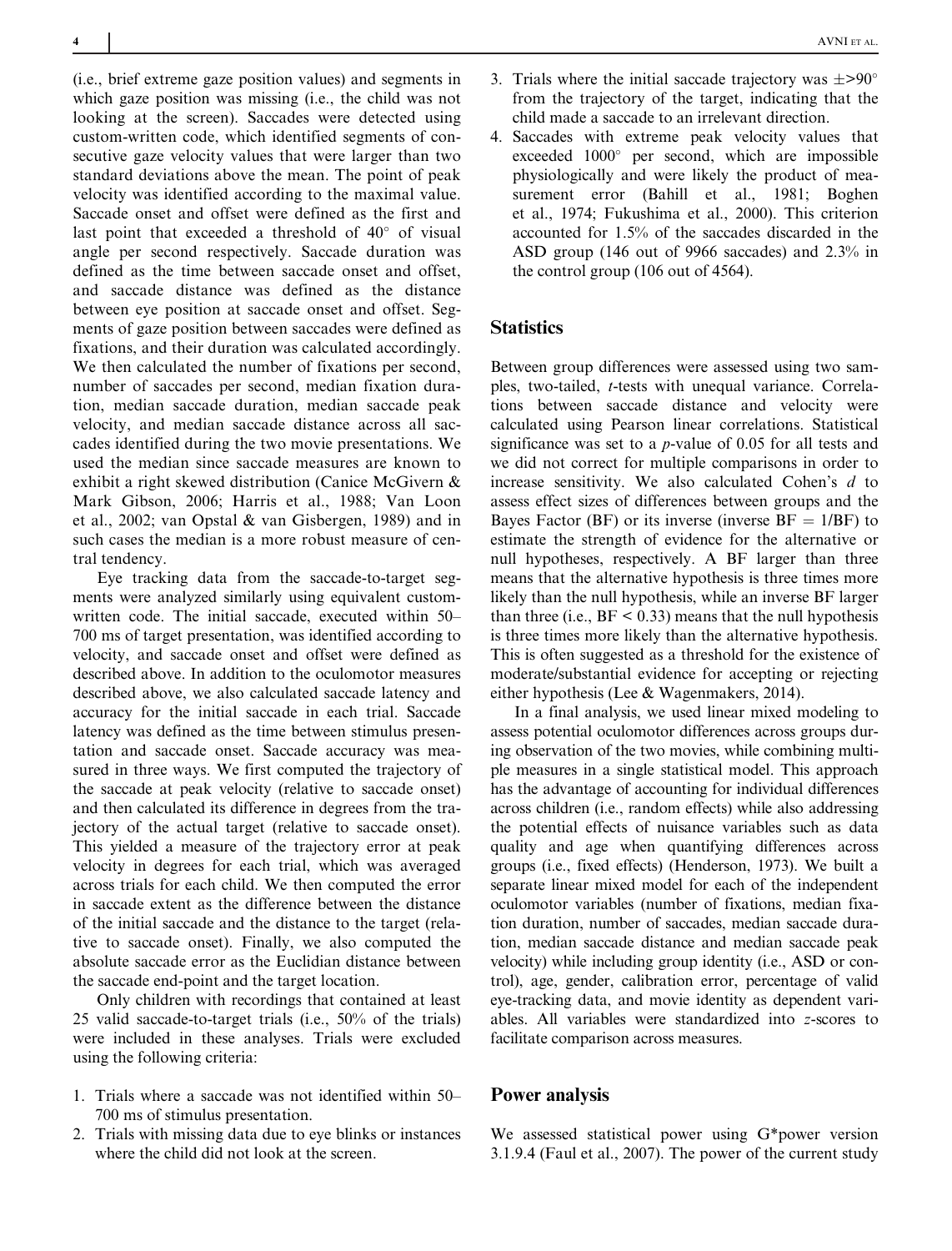to identify significant differences across groups using a two tailed *t*-test, assuming a medium effect size of  $d = 0.5$ across groups, was 82% for the full sample (90 children with ASD and 54 controls) and 60% for the saccade-totargets experiment sample (54 children with ASD and 32 controls).

## Data quality

Calibration errors were slightly larger in the ASD group  $(t[134, 7] = 1.63, p = 0.11, d = 0.24$  as were the drift correction values throughout the experiment  $(t[166.5] =$ 1.69,  $p = 0.09$ ,  $d = 0.23$ ). To ensure that these marginally significant differences did not impact our findings, we performed an additional analysis with a sub-group of 95 children (55 ASD and 40 controls) who had a calibration error  $\leq 1.5^\circ$ . Furthermore, to ensure that the results were not due to our relaxed inclusion criteria (i.e., children who viewed 50% of the movies), we also re-analyzed data from a sub-group of 103 children (55 ASD and 48 controls) who viewed at least 70% of each of the movies (i.e., at least 252 s of valid data). Finally, we included the percentage of valid data and calibration errors of individual children as predictors in the linear mixed model analysis.

## RESULTS

#### Saccades-to-targets

The initial saccades performed on trials containing a salient target (twinkling star) did not differ significantly across ASD and control groups in their latency  $(t[65.9] = -1.2, p = 0.24, d = -0.27$ , inverse BF = 2.32), duration  $(t[52.5] = -1.07, p = 0.29, d = -0.26$ , inverse BF = 2.44), distance  $(t[49.4] = -1.3, p = 0.2, d = -0.32,$ inverse BF = 1.78), or peak velocity  $(t[54.5] = -1.21$ ,  $p = 0.2$ ,  $d = -0.29$ , inverse BF = 2.12) (Figure 1). There were also no significant differences in the number of saccades per trial  $(t[70.5] = -0.28, p = 0.78, d = -0.06,$ inverse  $BF = 4.16$ ) or the percentage of valid trials (t  $[64.5] = -0.21$ ,  $p = 0.84$ ,  $d = -0.05$ , inverse BF = 4.16).

## Saccade accuracy

Saccades to targets did not differ across groups in their accuracy. This was apparent in the probability density functions (pdf) of individual trajectory error distributions (Figure 2a,b). While there was considerable heterogeneity across children of either group (i.e., some children made more accurate saccades than others), the mean pdf of the ASD group was entirely overlapping with the mean pdf of the control group demonstrating that trajectory errors were similar across groups (Figure 2c). There were no



FIGURE 1 Saccades to targets. Bee-swarm plots of saccade kinematics from the initial saccade after target presentation: (a) Latency, (b) Duration, (c) Distance, (d) Peak velocity. Light gray: ASD children. Dark gray: Control children. Each circle represents a single child (mean across all trials). There were no significant differences across groups ( $p > 0.05$ , two sample *t*-test with unequal variance)

significant differences across groups in the magnitude of absolute trajectory errors  $(t[55.0] = 0.14, p = 0.89,$  $d = 0.03$ , inverse BF = 4.35, Figure 2d), extent errors  $(t[54.8] = -1.15, p = 0.23, d = -0.27,$  inverse BF = 2.27, Figure 2d), or in the mean Euclidian distance between the saccade end-point and the target  $(t[61.7] = -1.14$ ,  $p = 0.25, d = -0.26$ , inverse BF = 2.38, Figure 2f).

#### The isochrony principle (main sequence)

A basic feature of motor control is that the peak velocity of a movement scales with its distance such that movement duration remains similar (Viviani & McCollum, 1983). Saccades made during presentation of the salient targets varied in their distance in a manner that was significantly correlated with their peak velocity (Figure 3). This was similarly apparent in saccades made by children with ASD  $(r[2730] = 0.69, p < 0.0001)$  and controls  $(r[1589] = 0.70, p < 0.0001)$ . Examining this relationship within each subject revealed that the correlation coefficients were heterogeneous across individual children, yet did not differ significantly across groups (*t*  $[61.2] = -0.73$ ,  $p = 0.46$ ,  $d = -0.20$ , inverse BF = 3.45).

#### Saccades while freely viewing movies

Similar results were found when analyzing saccades identified during movie viewing (Figure 4 and Table 3). There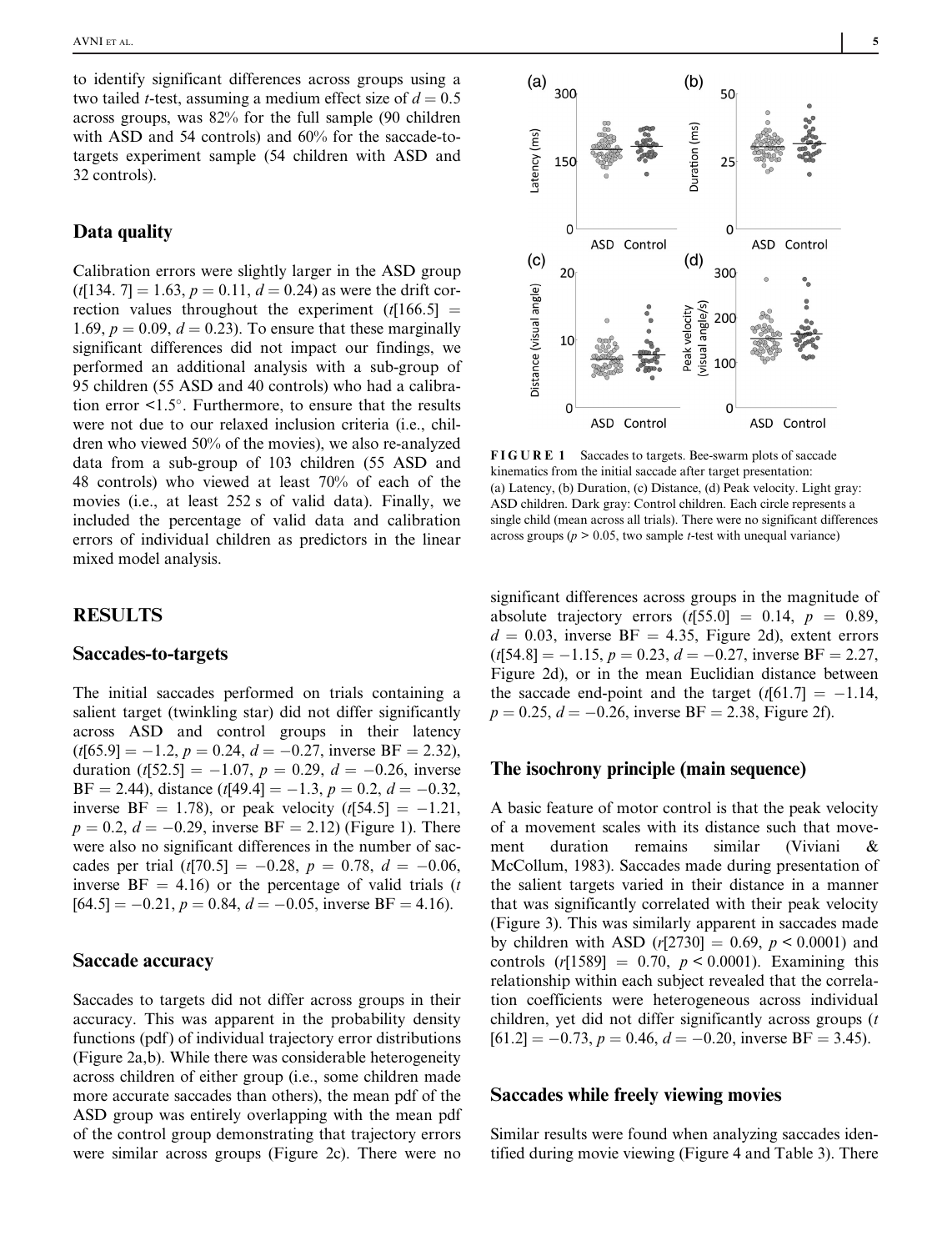

FIGURE 2 Saccade accuracy. (a) Probability density function of saccade trajectory errors for each of the children in the ASD group. Target trajectory was set to 0°. Gray lines: Individual children. Bold black line: Mean across the group. (b) Same as a for control children. (c) Mean probability density function for the ASD and control groups. (d) Bee-swarm plot of the absolute extent error of individual children. (e) Bee-swarm plot of the absolute trajectory error. (f) Bee-swarm plot of the absolute error size (i.e., Euclidian distance between saccade endpoint and target). Light gray: ASD children, dark gray: Control children. Each circle represents a single child. There were no significant differences across groups ( $p > 0.05$ , two sample *t*-test with unequal variance)



FIGURE 3 The isochrony principle (main sequence). (a) Scatter plot of all saccades made by children with ASD (light gray) and controls (dark gray). Strong and significant correlations were apparent between peak velocity and distance. Lines: Least squares linear fit for the two groups. (b) Bee-swarm plots of the Pearson's correlation coefficients computed separately for each child in the ASD (light gray) and control (dark gray) groups. Horizontal line: Mean value of the group. There were no significant differences across groups ( $p > 0.05$ , two sample *t*-test with unequal variance)

were no significant differences across children with ASD and controls in the number of saccades per second  $(t[85.1] = -0.92, p = 0.36, d = -0.17$ , inverse BF = 3.45), number of fixations per second  $(t[95.6] = -0.13$ ,  $p = 0.89, d = -0.02$ , inverse BF = 5.26), saccade duration  $(t[128.7] = 0.26, p = 0.79, d = 0.04,$  inverse  $BF = 5.26$ , or saccade distance (t[94.8] = 1.71,  $p = 0.09$ ,

 $d = 0.31$ , inverse BF = 1.26). Children with ASD, however, exhibited a trend for shorter fixation durations  $(t[89.9] = -1.88, p = 0.06, d = -0.35, BF = 1.15)$  and significantly higher peak velocity  $(t[102.1] = 2.22)$ ,  $p = 0.03, d = 0.39, BF = 1.94$ . Note that we did not correct any of these analyses for multiple comparisons to increase their sensitivity.

To determine the reliability of these findings we reanalyzed data from a sub-group of the children who had higher quality recordings with smaller calibration errors  $(i.e., <1.5^{\circ})$  and a sub-group who had a higher percentage of valid data (i.e., 70%). For continuity we also reanalyzed data from the sub-group of children who participated in the saccades-to-targets analyses described above (Figure 5).

There were no significant differences across ASD and control groups in any of the examined oculomotor measures when examining the sub-groups of children with higher calibration quality, higher percentage of valid data, or the sub-group of children in the saccades-totargets analyses. This was true for the number of saccades per second  $(|t| < 1.76, p > 0.08, |d| < 0.41$ , inverse  $BF > 0.98$ , the number of fixations per second  $(|t| < 1.90, p > 0.06, |d| < 0.43,$  inverse BF  $> 0.9$ ), saccade duration ( $|t|$  < 1.48,  $p > 0.14$ ,  $|d|$  < 0.36, inverse BF > 0.22), fixation duration ( $|t|$  < 1.42,  $p$  > 0.16,  $|d|$  < 0.29, inverse BF > 1.88), saccade distance  $|d|$  < 0.29, inverse BF > 1.88),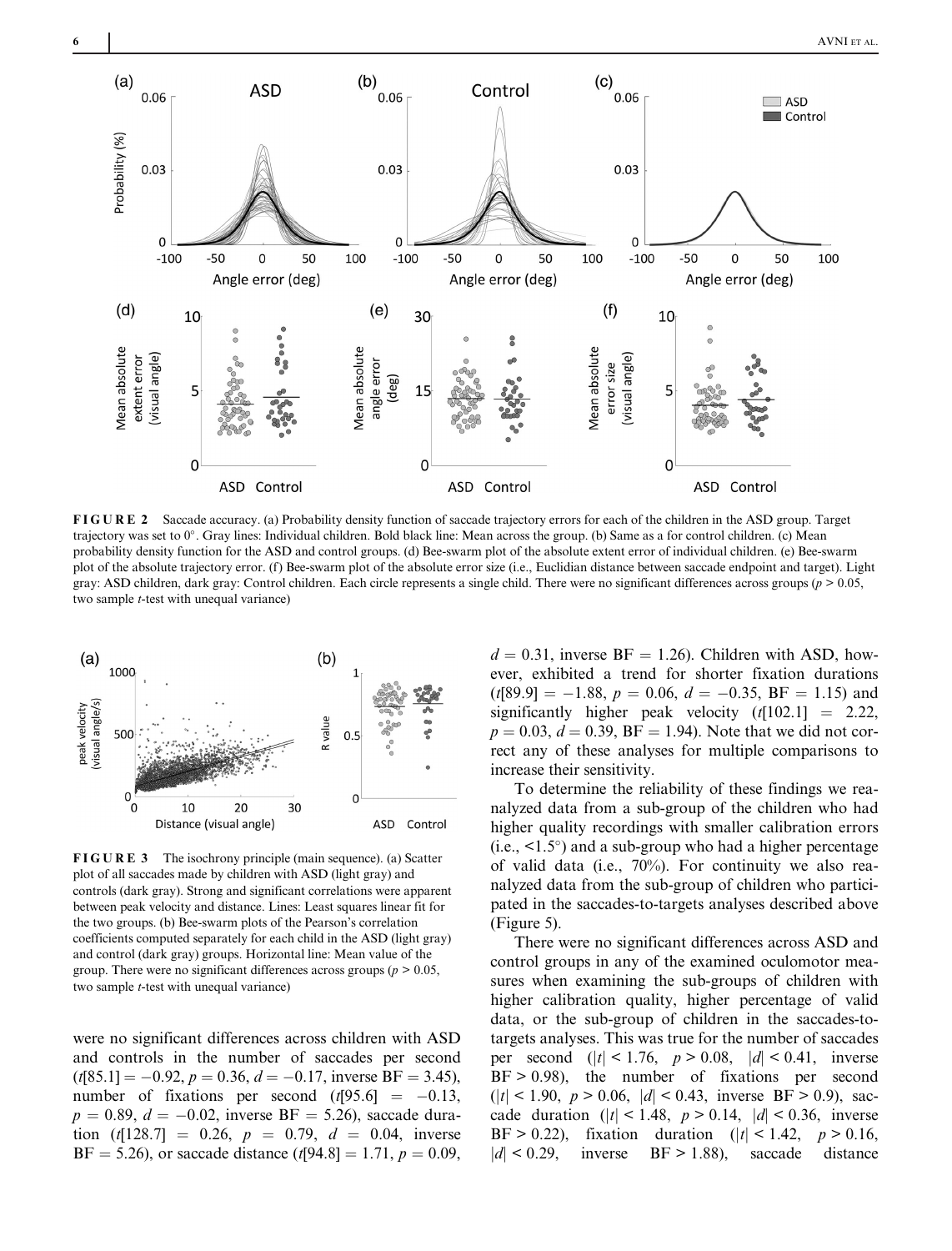$(|t| < 1.89, p > 0.06, |d| < 0.41,$  inverse BF > 0.85), and saccade peak velocity  $(|t| < 1.75, p > 0.08, |d| < 0.40,$ inverse  $BF > 1.15$ ).

Since multiple factors may have influenced comparisons of oculomotor function across ASD and control



FIGURE 4 Saccade kinematics when freely viewing movies. Beeswarm plots of the number of saccades per second (a), number of fixations per second (b), saccade duration (c), fixation duration (d). Saccade distance (e) and peak velocity (f). Light gray: ASD children, dark gray: Control children. Each circle represents a single child (mean across saccades or fixations in all movie presentations). Asterisks: Significant differences across groups ( $p \le 0.01$ , two sample *t*-test with unequal variance)

groups (e.g., age, gender, quality of data, etc.), we performed a final set of linear mixed model analyses using the full dataset (Table 4). We included movie type, age, gender, calibration error, and percentage of valid data as covariates when attempting to identify group differences in each of the oculomotor variables. All variables were standardized into z-scores to facilitate comparison of predictor parameter estimates across measures. The linear mixed models revealed no significant differences in the number of saccade per second  $(F[1, 74] = -0.13$ ,  $p = 0.46$ ), number of fixations per second (F[1, 74] =  $-0.13$ ,  $p = 0.45$ ), median saccade duration  $(F[1, 74] = -0.15, p = 0.28)$ , median fixation duration (F)  $[1, 74] = 0.001, p = 0.99$ , median saccade distance  $[F|1, 74] = 0.11, p = 0.51$ , or median peak velocity  $(F[1, 74] = -0.16, p = 0.30)$ . Furthermore, no significant effects for movie type, age, gender, calibration error and percentage of recorded data were found across groups.

## DISCUSSION

Our results revealed that basic saccade and fixation characteristics of young children with ASD were statistically indistinguishable from those of controls when examining either saccades-to-targets in a structured experiment (Figures 1–3) or recordings of naturalistic free-viewing of movies (Figures 4 and 5). Characteristics included the number of fixations per second, the number of saccades per second, fixation duration, saccade duration, and saccade distance. A minor significant difference was apparent in saccade peak velocity, which was larger in the ASD group when analyzing the entire data set without correcting for multiple comparisons. But this difference did not appear in re-analyses of the data using more stringent data quality criteria (Figure 5) or when including potentially confounding co-variates in a linear mixed model analysis (Table 4). Finally, the isochrony principle (main sequence), whereby peak velocity scales linearly with saccade distance (Robinson, 1964; Viviani & McCollum, 1983), was similarly evident in the saccades of children in both groups (Figure 3).

| <b>TABLE 3</b> Characteristics of saccades and fixations while freely viewing movies |  |  |
|--------------------------------------------------------------------------------------|--|--|
|                                                                                      |  |  |

|                                        | ASD $(n = 90, 70 \text{ males})$ |                |                | Control ( $n = 54$ , 36 males) |                |                |  |
|----------------------------------------|----------------------------------|----------------|----------------|--------------------------------|----------------|----------------|--|
|                                        | Median                           | $Mean + SD$    | Range          | Median                         | $Mean + SD$    | Range          |  |
| Number of saccades per second          |                                  | $1.53 + 0.25$  | $0.97 - 2.11$  |                                | $1.58 + 0.35$  | $1.10 - 3.22$  |  |
| Number of fixations per second         |                                  | $2.16 + 0.45$  | $1.23 - 3.33$  |                                | $2.17 + 0.54$  | $1.29 - 4.44$  |  |
| Saccade duration (ms)                  | 66.3                             | $78.8 + 10.0$  | $51.5 - 109.2$ | 65.9                           | $77.5 + 8.23$  | $54.25 - 97.0$ |  |
| Fixation duration (ms)                 | 378.1                            | $562.9 + 90.9$ | $151 - 607$    | 413                            | $585 + 119$    | $122 - 740$    |  |
| Saccade peak velocity (visual angle/s) | 5.02                             | $6.14 + 0.73$  | $3.60 - 6.85$  | 4.78                           | $5.80 + 0.89$  | $2.65 - 7.48$  |  |
| Saccade distance (visual angle)        | 103.4                            | $103.9 + 20.1$ | $69.9 - 195.8$ | 95.2                           | $113.3 + 22.4$ | $66.3 - 193.0$ |  |

Note: The median, mean, SD, and range are presented for the oculomotor measures.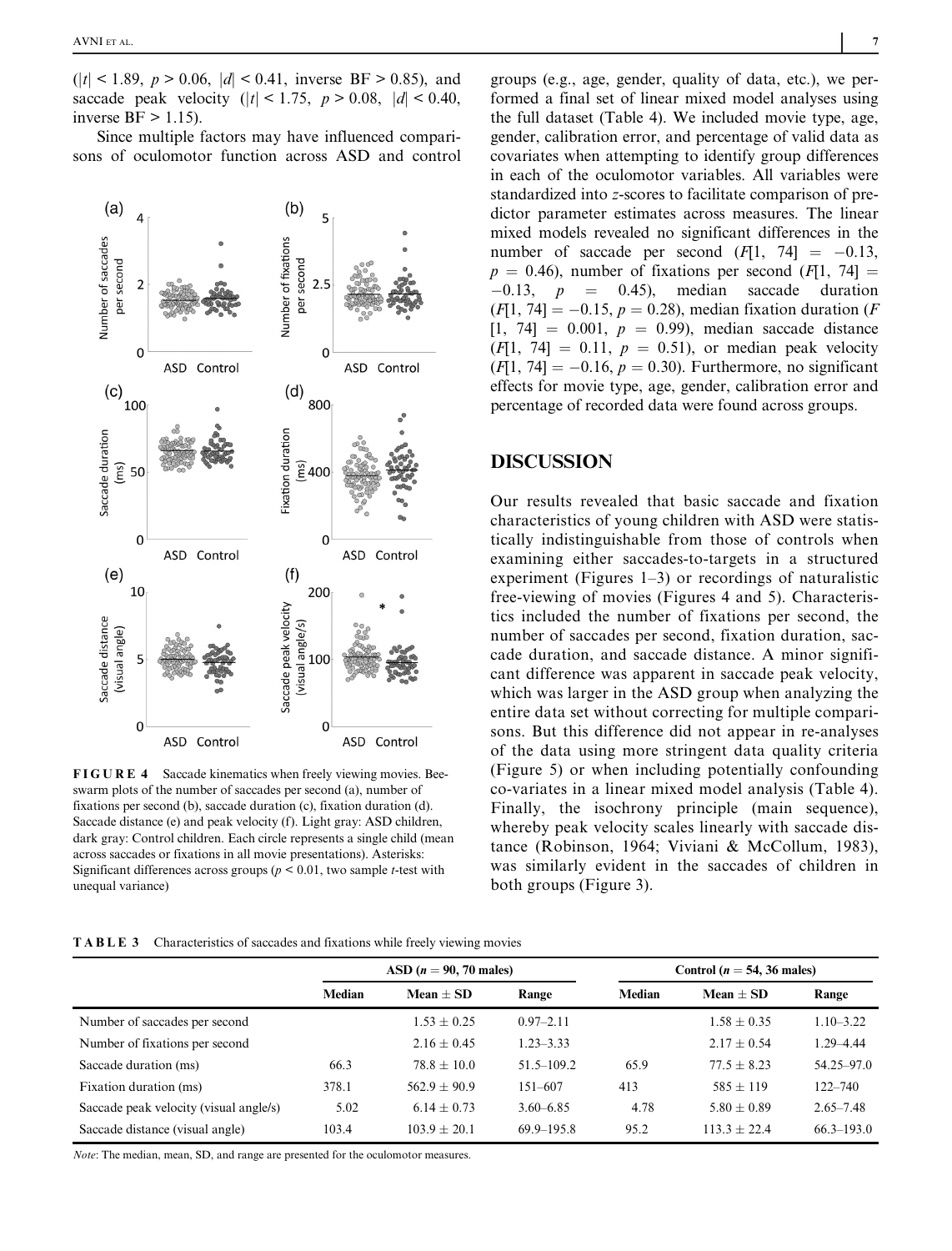

FIGURE 5 Oculomotor function in multiple sub-samples of the data. Bar graphs present the number of saccades per second (a), number of fixations per second (b), median saccade duration (c), median fixation duration (d), median saccade distance (e) and median peak velocity (f). Light gray: ASD. Dark gray: Controls. Results are presented for the entire sample that viewed at least 50% of the movies (90 ASD and 54 controls, 50%), a sub-group of these children who had calibration errors <1.5° (55 ASD and 40 controls,  $50\%$  + cal error <1.5°), a sub-group of children who viewed at least 70% of the movies (55 ASD and 48 controls, 70%), and the sub-group of children from the saccade-to-target analyses (53 ASD and 32 controls, targets sample). Asterisks: Significant differences across groups, two sample *t*-test with unequal variance (\* =  $p$  < 0.05)

|                             | Number of<br>saccades | Number of<br>fixations | <b>Saccade</b><br>duration | <b>Fixation</b><br>duration | Saccade peak<br>velocity | <b>Saccade</b><br>distance |
|-----------------------------|-----------------------|------------------------|----------------------------|-----------------------------|--------------------------|----------------------------|
| Intercept                   | 0.232                 | 0.255                  | $-0.027$                   | $-0.22$                     | 0.046                    | $-0.126$                   |
| Group                       | $-0.134$              | $-0.131$               | $-0.153$                   | $-0.001$                    | $-0.159$                 | 0.11                       |
| Movie type                  | 0.019                 | 0.036                  | $-0.06$                    | $-0.062$                    | $-0.05$                  | $-0.121$                   |
| Age                         | 0.057                 | 0.002                  | 0.193                      | $-0.16$                     | 0.128                    | 0.144                      |
| Gender                      | $-0.219$              | $-0.233$               | $-0.113$                   | 0.129                       | 0.002                    | 0.173                      |
| Calibration error           | $-0.188$              | $-0.119$               | $-0.613$                   | 0.258                       | $-0.123$                 | $-0.497$                   |
| Percentage of recorded data | 0.036                 | 0.12                   | $-0.151$                   | 0.036                       | $-0.17$                  | 0.084                      |

TABLE 4 Predictor parameters estimates from the linear mixed models

The current study had 60%–82% power to detect medium sized effects (i.e., Cohen's  $d = 0.5$ ). The fact that none of the oculomotor measures differed significantly across groups suggests that differences, if they exist at all, are likely to be small. To further assess the strength of evidence in favor of the null hypothesis (i.e., that there was no difference across groups), we also reported inverse BFs for each of the comparisons in the study. In most analyses of the saccades-to-targets data, the inverse BFs was

between two and four, indicating that the null hypothesis was two to four time more likely than the alternative hypothesis (Stefan et al., 2019). In the movie analyses inverse BFs were smaller indicating that there was weaker evidence in favor of the null hypothesis, but still no evidence in favor of the alternative hypothesis. Taken together these results suggest that oculomotor function in young children with ASD is characterized by similar saccade and fixation characteristics to those of controls.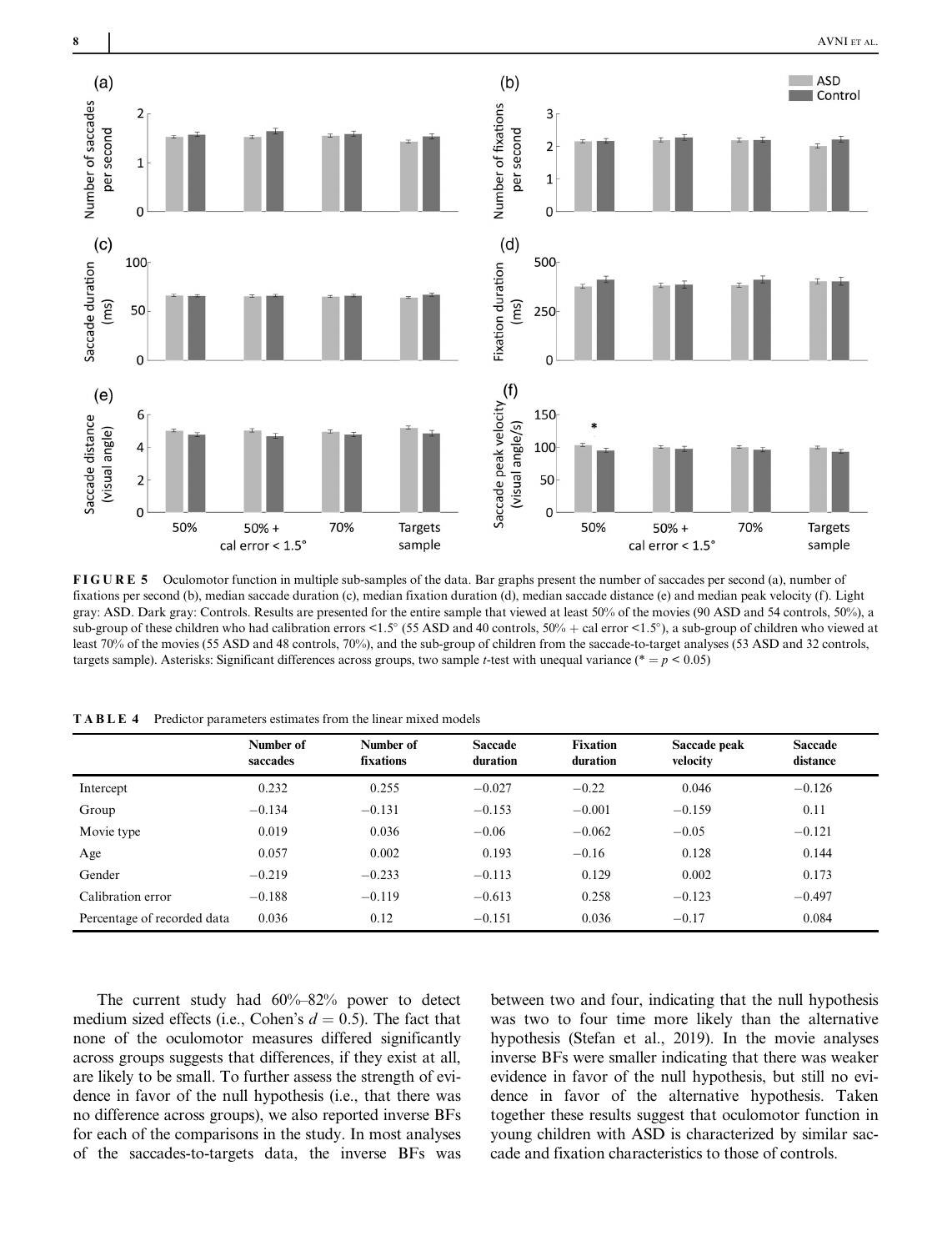In contrast, previously reported social gaze abnormalities were of larger effect sizes (Hedges  $g > 0.5$ ) that appeared consistently across multiple studies (Frazier et al., 2017) and enabled relatively accurate identification of individual young children with ASD (Jones & Klin, 2013; Pierce et al., 2016). Our results suggest that these abnormalities in gaze behavior are not generated by basic oculomotor deficiencies.

#### Oculomotor function in saccade tasks

Previous studies, mostly carried out with older children, adolescents, and adults, have reported mixed findings regarding oculomotor function in individuals with ASD. For example, while some studies reported that individuals with ASD exhibit longer saccade latencies than controls (Goldberg et al., 2002; Wilkes et al., 2015), others reported no significant differences across groups (Luna et al., 2007; Van der Geest et al., 2001). Indeed, a recent meta-analysis examined data from 28 different studies where the mean age of participants was 8–34 years-old (Johnson et al., 2016). They concluded that there was no consistent evidence across studies for differences in saccade latency, peak velocity, or accuracy (i.e., saccade gain) between individuals with ASD and controls. There was however evidence for difficulties in the inhibition of anti-saccades, poorer accuracy in smooth pursuit eye movements, and larger saccade dysmetria (i.e., larger variability in saccade trajectories and extents) in individuals with ASD. Note that most of the tasks that were used in these studies are not suitable for young children and some of the tasks, such as the anti-saccade task, require that participants comply with specific instructions, thereby limiting participation to highfunctioning individuals with ASD.

Our results extend this research to younger ages, by demonstrating that saccades-to-targets did not differ significantly in their latency, duration, distance, peak velocity, or accuracy across 1–10-year-old ASD and control children (Figures 1–3). In contrast to previous studies, we did not find any evidence of saccade dysmetria in the children with ASD who exhibited statistically indistinguishable trajectory and extent error distributions relative to controls (Figure 2). Our simple child-friendly experimental design did not enable us to study inhibition of anti-saccades or smooth pursuit eye movements. We presented child friendly twinkling stars with an auditory ding on individual trials and assume that these salient targets elicited saccades through mechanisms of covert exogenous spatial attention (Müller & Rabbitt, 1989), which involve fast involuntary responses (Anton-Erxleben & Carrasco, 2013). This design enabled us to include children with severe ASD and low cognitive scores (Table 2) who are often excluded from other eye-tracking studies.

## Oculomotor function during free viewing of movies

To the best of our knowledge, only one study to date examined oculomotor function during free viewing of movies and was performed with a large cohort of 6– 30-year-old participants with ASD (Bast et al., 2021). This study reported that there were no significant differences across groups in the number of fixations per second, number of saccades per second, fixation duration, saccade peak velocity, pupil dilation, or main sequence. However, they did report that the ASD group exhibited significantly shorter saccade duration and amplitude/ distance (i.e., saccade dysmetria).

Our results, based on a cohort of younger 1–10-yearold children with ASD who viewed child-friendly movies, did not reveal any consistently significant differences across groups in the number of fixations per second, number of saccades per second, saccade duration, saccade distance, saccade peak velocity, or main sequence. Hence, both studies demonstrate that most measures of oculomotor function were statistically indistinguishable across groups who freely viewed movies.

Several potential causes may explain the differences in results regarding saccade dysmetria across the two studies. First, it is important to note that in the univariate comparisons performed by Bast et al., there were no significant differences across ASD and control groups in either of these measures (their Table 4). It was only after performing a linear mixed model analysis with multiple co-variates that significant differences across groups emerged. One of the limitations in the Bast et al. study was that the data were integrated across multiple sites, using different eye trackers, operating at different sampling rates, and yielding mixed data quality. These between-site and between-subject differences, while included as co-variates, may have introduced a variety of biases into the data that are difficult to account for and may potentially lead to misleading results. In contrast, our study was performed at a single site with a single eye tracker, thereby reducing the potential for such factors to influence our results.

A second difference was that our study included younger children than Bast et al., raising the possibility that saccade dysmetria emerges at older ages. Third, the video content of the two studies differed and may have affected the ability to identify differences in saccade dysmetria across groups. Finally, our study included a smaller sample (90 children with ASD and 54 controls) than the Bast et al. study (142 participants in each group) and, therefore, had weaker statistical power.

#### Abnormal gaze behavior in children with ASD

A prominent theory of ASD suggests that young children with ASD have a weaker innate preference for gazing at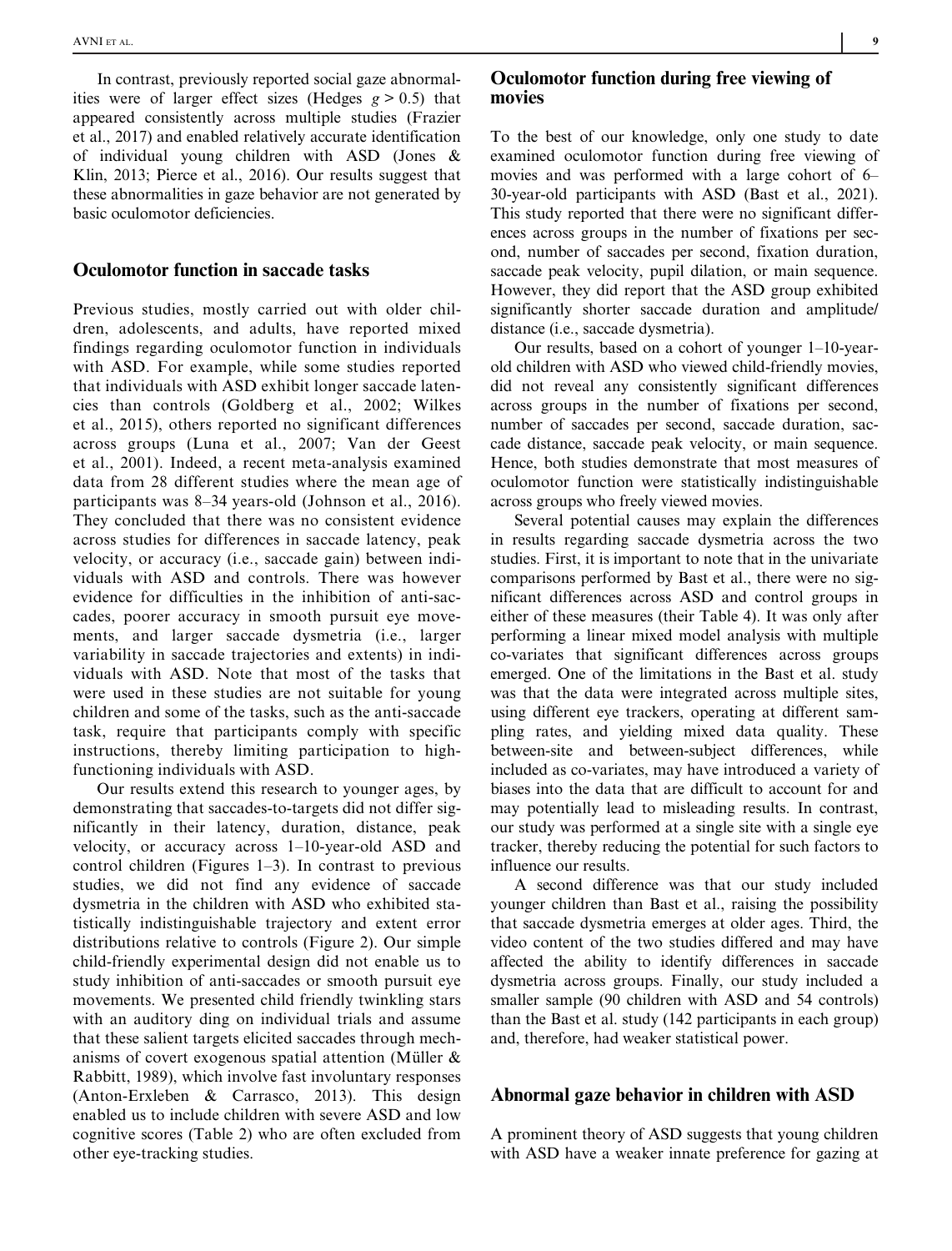social stimuli during early development and that this reduces their exposure to social interactions and impairs their ability to learn social skills (Shultz et al., 2018). This theory is supported by numerous studies, which have demonstrated that when presented with images or movies of people interacting, toddlers and young children with ASD spend less time fixating on areas of social interest including the eyes region in particular (Jones et al., 2008; Jones & Klin, 2013; Kliemann et al., 2010; Moriuchi et al., 2017; Papagiannopoulou et al., 2014) and faces in general (Chawarska et al., 2012; Chita-Tegmark, 2016; Riby & Hancock, 2009; Rice et al., 2012; Shic et al., 2011).

This reduced preference for social stimuli may be due to an aversion of looking at the eyes of others (Kliemann et al., 2010) or to increased preference for other types of stimuli such as stimuli with higher saliency (Wang et al., 2015), moving geometric shapes (Moore et al., 2018), or stimuli with audio-visual synchrony (Klin et al., 2009). Reduced preference for social stimuli may also be due to a passive lack of interest (Moriuchi et al., 2017), which is likely to create more variable and idiosyncratic gaze behavior (Avni et al., 2019; Nakano et al., 2010; Wang et al., 2015).

Alternatively, differences in social gaze behavior may be due to deficiencies in oculomotor function. Our study is the first to directly assess oculomotor function during free viewing of child friendly movies in young children with ASD at the age range corresponding to many studies of social gaze preferences. We suggest that the results of the current study (i.e., lack of difference across groups) are important for substantiating the interpretation of previous social gaze behavior studies (Frazier et al., 2017).

## Limitations

The current study has several limitations. First, our sample size was limited by considerations of data quality, a common issue when studying young children with ASD. In particular, we excluded  $\sim 50\%$  of our initial sample (54% of the ASD group and 49% of the control group) from the saccades-to-targets analysis, because these children did not perform enough saccades. This may have created a bias in our sample toward children with ASD who were able to complete this task. Note that this is likely to be a common bias in most eye-tracking studies. Second, we did not assess the cognitive abilities of participating control children. Third, we did not directly compare measures of social gaze behavior with measures of oculomotor function. Further development of eyetracking protocols that contain clever child-friendly stimuli is likely to enable simultaneous assessment of basic oculomotor function simultaneously with high level aspects of social preference.

# **CONCLUSIONS**

The main contribution of this study is in demonstrating that basic oculomotor function is similar in young 1– 10-year-old children with ASD and controls. These findings help clarify the interpretation of results from numerous studies that have reported abnormal gaze behavior in young children with ASD during free viewing of movies. Our results suggest that these previously reported differences were not likely to be due to oculomotor deficiencies.

#### ACKNOWLEDGMENTS

We thank the families that participated in the eye tracking research at the National Autism Research Center of Israel. This project was supported by ISF grants 961/14 and 1150/20 (ID).

#### ORCID

Inbar Avni  $\blacksquare$  <https://orcid.org/0000-0002-6557-5265> Idan Menashe <https://orcid.org/0000-0003-1961-1461> Ilan Dinstein D<https://orcid.org/0000-0001-8106-5209>

## REFERENCES

- Albers, C. A., & Grieve, A. J. (2007). Bayley scales of infant and toddler development–Third edition. San Antonio, TX: Harcourt assessment. Journal of Psychoeducational Assessment, 25(2), 180–190. <https://doi.org/10.1177/0734282906297199>
- American Psychiatric Association. (2013). Diagnostic and statistical manual of mental disorders ( $DSM-5^{\circledast}$ ). American Psychiatric Pub. <https://doi.org/10.1176/appi.books.9780890425596.744053>
- Anton-Erxleben, K., & Carrasco, M. (2013). Attentional enhancement of spatial resolution: Linking behavioural and neurophysiological evidence. Nature Reviews Neuroscience, 14(3), 188–200. [https://doi.](https://doi.org/10.1038/nrn3443) [org/10.1038/nrn3443](https://doi.org/10.1038/nrn3443)
- Avni, I., Meiri, G., Bar-Sinai, A., Reboh, D., Manelis, L., Flusser, H., Michaelovski, A., Menashe, I., & Dinstein, I. (2019). Children with autism observe social interactions in an idiosyncratic manner. Autism Research, 13(6), 935–946.<https://doi.org/10.1002/aur.2234>
- Bahill, A., Brockenbrough, A., & Troost, B. (1981). Variability and development of a normative data base for saccadic eye movements. Investigative Ophthalmology & Visual Science, 21(1), 116–125.
- Bast, N., Mason, L., Freitag, C. M., Smith, T., Portugal, A. M., Poustka, L., Banaschewski, T., Johnson, M., & EU-AIMS LEAP Group. (2021). Saccade dysmetria indicates attenuated visual exploration in autism spectrum disorder. Journal of Child Psychology and Psychiatry, 62(2), 149–159. [https://doi.org/10.1111/jcpp.](https://doi.org/10.1111/jcpp.13267) [13267](https://doi.org/10.1111/jcpp.13267)
- Batki, A., Baron-Cohen, S., Wheelwright, S., Connellan, J., & Ahluwalia, J. (2000). Is there an innate gaze module? Evidence from human neonates. Infant Behavior and Development, 23(2), 223–229. [https://doi.org/10.1016/S0163-6383\(01\)00037-6](https://doi.org/10.1016/S0163-6383(01)00037-6)
- Boghen, D., Troost, B. T., Daroff, R. B., Dell'Osso, L. F., & Birkett, J. E. (1974). Velocity characteristics of normal human saccades. Investigative Ophthalmology, 13(8), 619–623.
- Canice McGivern, R., & Mark Gibson, J. (2006). Characterisation of ocular fixation in humans by analysis of saccadic intrusions and fixation periods: A pragmatic approach. Vision Research, 46(21), 3741–3747.<https://doi.org/10.1016/j.visres.2006.05.016>
- Chawarska, K., MacAri, S., & Shic, F. (2012). Context modulates attention to social scenes in toddlers with autism. Journal of Child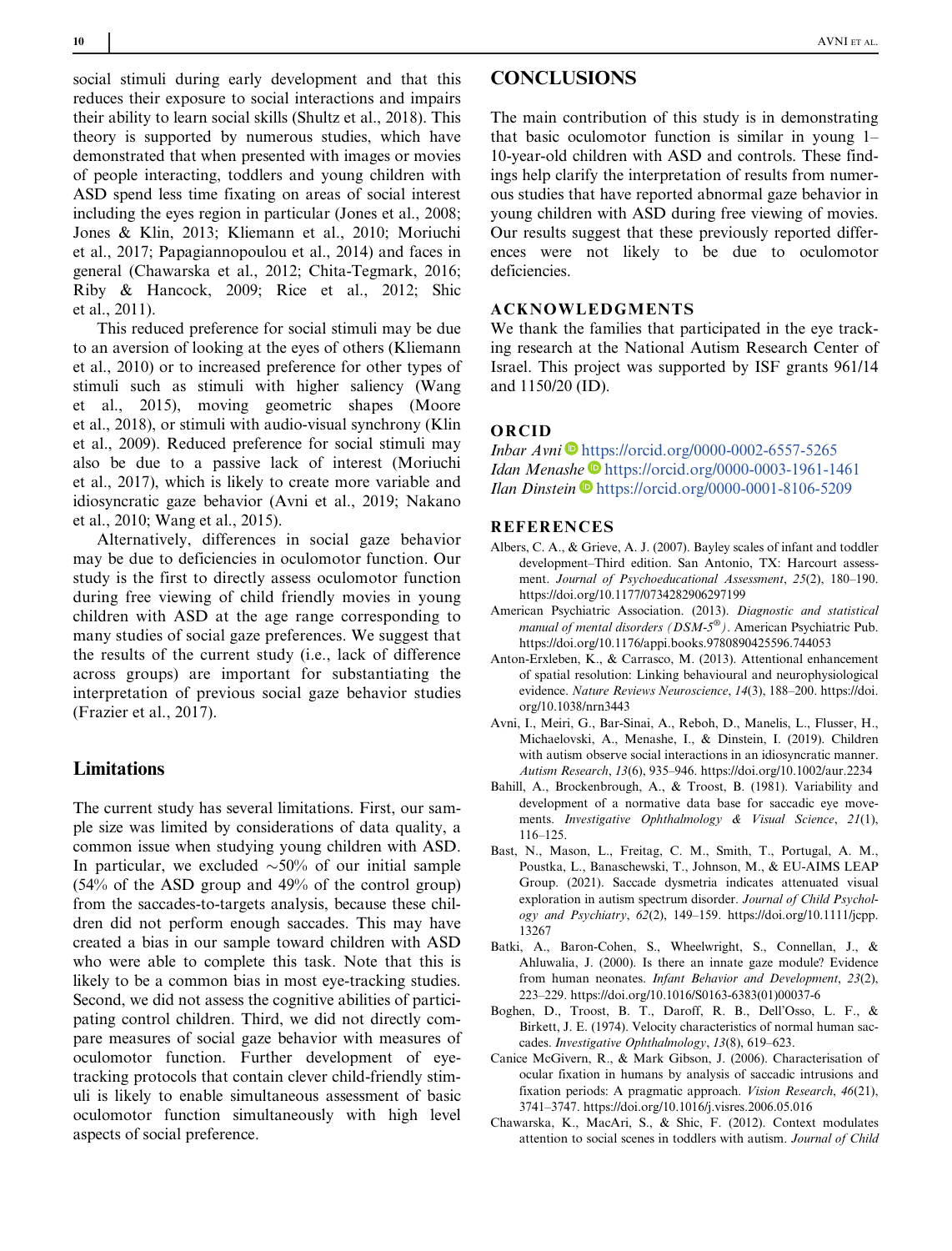Psychology and Psychiatry and Allied Disciplines, 53(8), 903–913. <https://doi.org/10.1111/j.1469-7610.2012.02538.x>

- Chita-Tegmark, M. (2016). Attention allocation in ASD: A review and meta-analysis of eye-tracking studies. Review Journal of Autism and Developmental Disorders, 3(3), 209–223. [https://doi.org/10.](https://doi.org/10.1007/s40489-016-0077-x) [1007/s40489-016-0077-x](https://doi.org/10.1007/s40489-016-0077-x)
- Constantino, J. N., & Gruber, C. P. (2012). Social responsiveness scale: SRS-2. Western Psychological Services.
- Dinstein, I., Arazi, A., Golan, H. M., Koller, J., Elliott, E., Gozes, I., Shulman, C., Shifman, S., Raz, R., Davidovitch, N., Gev, T., Aran, A., Stolar, O., Ben-Itzchak, E., Snir, I. M., Israel-Yaacov, S., Bauminger-Zviely, N., Bonneh, Y. S., Gal, E., … Meiri, G. (2020). The national autism database of Israel: A resource for studying autism risk factors, biomarkers, outcome measures, and treatment efficacy. Journal of Molecular Neuroscience, 70(9), 1303–1312.<https://doi.org/10.1007/s12031-020-01671-z>
- Farroni, T., Csibra, G., Simion, F., & Johnson, M. H. (2002). Eye contact detection in humans from birth. Proceedings of the National Academy of Sciences of the United States of America, 99(14), 9602–9605.<https://doi.org/10.1073/pnas.152159999>
- Faul, F., Erdfelder, E., Lang, A. G., & Buchner, A. (2007). G\*power 3: A flexible statistical power analysis program for the social, behavioral, and biomedical sciences. Behavior Research Methods, 39(2), 175–191.<https://doi.org/10.3758/BF03193146>
- Frank, M. C., Vul, E., & Johnson, S. P. (2009). Development of infants' attention to faces during the first year. Cognition, 110(2), 160–170. <https://doi.org/10.1016/j.cognition.2008.11.010>
- Frazier, T. W., Strauss, M., Klingemier, E. W., Zetzer, E. E., Hardan, A. Y., Eng, C., & Youngstrom, E. A. (2017). A metaanalysis of gaze differences to social and nonsocial information between individuals with and without autism. Journal of the American Academy of Child and Adolescent Psychiatry, 56(7), 546–555. <https://doi.org/10.1016/j.jaac.2017.05.005>
- Fukushima, J., Hatta, T., & Fukushima, K. (2000). Development of voluntary control of saccadic eye movements: I. Age-related changes in normal children. Brain and Development, 22(3), 173– 180. [https://doi.org/10.1016/S0387-7604\(00\)00101-7](https://doi.org/10.1016/S0387-7604(00)00101-7)
- Goldberg, M. C., Lasker, A. G., Zee, D. S., Garth, E., Tien, A., & Landa, R. J. (2002). Deficits in the initiation of eye movements in the absence of a visual target in adolescents with high functioning autism. Neuropsychologia, 40(12), 2039–2049. [https://doi.org/10.](https://doi.org/10.1016/S0028-3932(02)00059-3) [1016/S0028-3932\(02\)00059-3](https://doi.org/10.1016/S0028-3932(02)00059-3)
- Haith, M. M., Bergman, T., & Moore, M. J. (1977). Eye contact and face scanning in early infancy. Science, 198(4319), 853-855. <https://doi.org/10.1126/science.918670>
- Harris, C. M., Hainline, L., Abramov, I., Lemerise, E., & Camenzuli, C. (1988). The distribution of fixation durations in infants and naive adults. Vision Research, 28(3), 419–432. [https://](https://doi.org/10.1016/0042-6989(88)90184-8) [doi.org/10.1016/0042-6989\(88\)90184-8](https://doi.org/10.1016/0042-6989(88)90184-8)
- Henderson, C. R. (1973). Sire evaluation and genetic trends. Journal of Animal Science, 1973, 10–41. [https://doi.org/10.1093/ansci/1973.](https://doi.org/10.1093/ansci/1973.Symposium.10) [Symposium.10](https://doi.org/10.1093/ansci/1973.Symposium.10)
- Johnson, B., Rinehart, N., Papadopoulos, N., Tonge, B., Millist, L., White, O., & Fielding, J. (2012). A closer look at visually guided saccades in autism and asperger's disorder. Frontiers in Integrative Neuroscience, 6, 1–17.<https://doi.org/10.3389/fnint.2012.00099>
- Johnson, B. P., Lum, J. A. G., Rinehart, N. J., & Fielding, J. (2016). Ocular motor disturbances in autism spectrum disorders: Systematic review and comprehensive meta-analysis. Neuroscience and Biobehavioral Reviews, 69, 260–279. [https://doi.org/10.1016/j.](https://doi.org/10.1016/j.neubiorev.2016.08.007) [neubiorev.2016.08.007](https://doi.org/10.1016/j.neubiorev.2016.08.007)
- Johnson, M. H., Dziurawiec, S., Ellis, H., & Morton, J. (1991). Newborns' preferential tracking of face-like stimuli and its subsequent decline. Cognition, 40(1–2), 1–19. [https://doi.org/10.1016/0010-](https://doi.org/10.1016/0010-0277(91)90045-6) [0277\(91\)90045-6](https://doi.org/10.1016/0010-0277(91)90045-6)
- Jones, W., Carr, K., & Klin, A. (2008). Absence of preferential looking to the eyes of approaching adults predicts level of social disability in 2-year-old toddlers with autism spectrum disorder. Archives of

General Psychiatry, 65(8), 946–954. [https://doi.org/10.1001/](https://doi.org/10.1001/archpsyc.65.8.946) [archpsyc.65.8.946](https://doi.org/10.1001/archpsyc.65.8.946)

- Jones, W., & Klin, A. (2013). Attention to eyes is present but in decline in 2-6-month-old infants later diagnosed with autism. Nature, 504(7480), 427–431.<https://doi.org/10.1038/nature12715>
- Kliemann, D., Dziobek, I., Hatri, A., Steimke, R., & Heekeren, H. R. (2010). Atypical reflexive gaze patterns on emotional faces in autism spectrum disorders. Journal of Neuroscience, 30(37), 12281–12287.<https://doi.org/10.1523/JNEUROSCI.0688-10.2010>
- Klin, A., Lin, D. J., Gorrindo, P., Ramsay, G., & Jones, W. (2009). Two-year-olds with autism orient to non-social contingencies rather than biological motion. Nature, 459(7244), 257–261. [https://](https://doi.org/10.1038/nature07868) [doi.org/10.1038/nature07868](https://doi.org/10.1038/nature07868)
- Kovarski, K., Siwiaszczyk, M., Malvy, J., Batty, M., & Latinus, M. (2019). Faster eye movements in children with autism spectrum disorder. Autism Research, 12(2), 212–224. [https://doi.org/10.1002/](https://doi.org/10.1002/aur.2054) [aur.2054](https://doi.org/10.1002/aur.2054)
- Lee, M. D., & Wagenmakers, E. J. (2014). Bayesian cognitive modeling: A practical course. Cambridge University Press.
- Lord, C., Risi, S., Lambrecht, L., Cook, E. H. J., Leventhal, B. L., DiLavore, P. C., Pickles, A., & Rutter, M. (2000). The autism diagnostic schedule – Generic: A standard measures of social and communication deficits associated with the spectrum of autism. Journal of Autism and Developmental Disorders, 30(3), 205–223. <https://doi.org/10.1023/A:1005592401947>
- Lord, C., Rutter, M., Di Lavore, P., Risi, S., Gotham, K., & Bishop, S. (2012). Autism diagnostic observation schedule, second edition (ADOS-2) manual (part I): Modules 1–4. Western Psychological **Services**
- Luna, B., Doll, S. K., Hegedus, S. J., Minshew, N. J., & Sweeney, J. A. (2007). Maturation of executive function in autism. Biological Psychiatry, 61(4), 474–481. [https://doi.org/10.1016/j.biopsych.2006.](https://doi.org/10.1016/j.biopsych.2006.02.030) [02.030](https://doi.org/10.1016/j.biopsych.2006.02.030)
- Meiri, G., Dinstein, I., Michaelowski, A., Flusser, H., Ilan, M., Faroy, M., Bar-Sinai, A., Manelis, L., Stolowicz, D., Yosef, L. L., Davidovitch, N., Golan, H., Arbelle, S., & Menashe, I. (2017). Brief report: The negev hospital-university-based (HUB) autism database. Journal of Autism and Developmental Disorders, 47(9), 2918–2926.<https://doi.org/10.1007/s10803-017-3207-0>
- Minshew, N. J., Luna, B., & Sweeney, J. A. (1999). Oculomotor evidence for neocortical systems but not cerebellar dysfunction in autism. Neurology, 52(5), 917–922. [https://doi.org/10.1212/wnl.52.](https://doi.org/10.1212/wnl.52.5.917) [5.917](https://doi.org/10.1212/wnl.52.5.917)
- Moody, E. J., Reyes, N., Ledbetter, C., Wiggins, L., DiGuiseppi, C., Alexander, A., Jackson, S., Lee, L. C., Levy, S. E., & Rosenberg, S. A. (2017). Screening for autism with the SRS and SCQ: Variations across demographic, developmental and behavioral factors in preschool children. Journal of Autism and Developmental Disorders, 47(11), 3550–3561. [https://doi.org/10.1007/](https://doi.org/10.1007/s10803-017-3255-5) [s10803-017-3255-5](https://doi.org/10.1007/s10803-017-3255-5)
- Moore, A., Wozniak, M., Yousef, A., Barnes, C. C., Cha, D., Courchesne, E., & Pierce, K. (2018). The geometric preference subtype in ASD: Identifying a consistent, early-emerging phenomenon through eye tracking. Molecular Autism, 9(1), 19. [https://doi.](https://doi.org/10.1186/s13229-018-0202-z) [org/10.1186/s13229-018-0202-z](https://doi.org/10.1186/s13229-018-0202-z)
- Moriuchi, J. M., Klin, A., & Jones, W. (2017). Mechanisms of diminished attention to eyes in autism. American Journal of Psychiatry, 174(1), 26–35. [https://doi.org/10.1176/appi.ajp.](https://doi.org/10.1176/appi.ajp.2016.15091222) [2016.15091222](https://doi.org/10.1176/appi.ajp.2016.15091222)
- Müller, H. J., & Rabbitt, P. M. (1989). Reflexive and voluntary orienting of visual attention: Time course of activation and resistance to interruption. Journal of Experimental Psychology: Human Perception and Performance, 15(2), 315–330. [https://doi.org/10.](https://doi.org/10.1037//0096-1523.15.2.315) [1037//0096-1523.15.2.315](https://doi.org/10.1037//0096-1523.15.2.315)
- Nakano, T., Tanaka, K., Endo, Y., Yamane, Y., Yamamoto, T., Nakano, Y., Ohta, H., Kato, N., & Kitazawa, S. (2010). Atypical gaze patterns in children and adults with autism spectrum disorders dissociated from developmental changes in gaze behaviour.